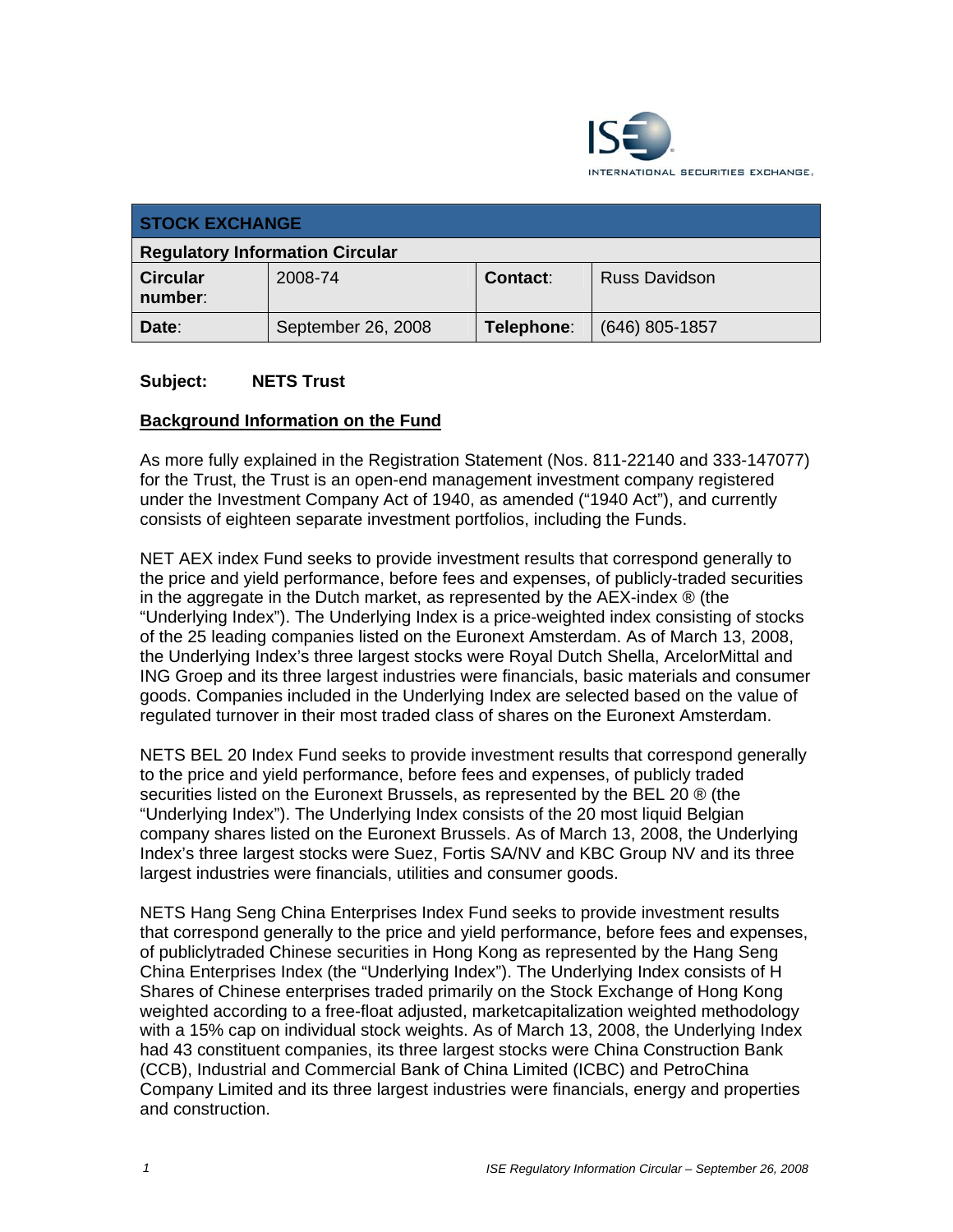Each Fund uses a replication strategy in seeking to track its Underlying Index. A "Replication strategy" is investing in the securities of the Underlying Index in approximately the same proportions as in the Underlying Index.

Northern Trust Investments, N.A. is the investment adviser for the Funds. Foreside Fund Services, LLC is the distributor for the Funds ("Distributor"). J.P. Morgan Investor Services Co. is the administrator for the Funds. JPMogan Chase Bank, N.A. is the custodian and fund accounting and transfer agent for the Funds.

As described more fully in the Trust's prospectus ("Prospectus") and Statement of Additional Information ("SAI"), the Funds will issue and redeem shares on a continuous basis at their net asset value ("NAV") only in large blocks of 100,000 Shares (each a, "Creation Unit"). Creation Units will be issued and redeemed principally in-kind for securities included in the underlying index. Except when aggregated in Creation Units, the Shares may not be redeemed with the Funds.

Dividends from net investment income, if any, will be distributed to shareholders annually. Net capital gains, if any, will be distributed to shareholders at least annually. Dividends may be declared and paid more frequently.

The Depository Trust Company ("DTC") serves as securities depository for the Shares, which may be held only in book-entry form; stock certificates will not be issued. DTC, or its nominee, is the record or registered owner of all outstanding Shares.

The NAV per Share for each fund will be determined as of the close of trading (normally, 4:00 p.m. Eastern Standard Time ("ET")) on each day that the New York Stock Exchange is open for business (a "Business Day"). The NAV is calculated by dividing the value of the net assets of a Fund (i.e., the value of its total assets less total liabilities) by the total number of Shares outstanding, rounded to the nearest cent. NAV will be available from the Distributor and will also available to National Securities Clearing Corporation ("NSCC") participants through data made available from NSCC.

The Trust's registration statement describes the various fees and expenses for the Fund's Shares. For a more complete description of the Fund and the Index, visit www.netsetfs.com.

### **Purchases and Redemptions in Creation Unit Size**

Equity Electronic Access Members ("Equity EAMs") are hereby informed that procedures for purchases and redemptions of Shares in Creation Units are described in the Trust's Prospectus and Statement of Additional Information and that Shares are not individually redeemable but are redeemable only in Creation Unit aggregations or multiples thereof.

#### **Principal Risks**

Interested persons are referred to the Prospectuses for a description of risks associated with an investment in the Shares. These risks include the risk that the Fund's return may not match the return of the Index for a number of reasons including the incursion by the Fund of operating expenses and costs not applicable to the Index. In addition, as noted in the Prospectus, the Shares may trade at market prices that may differ from their NAV.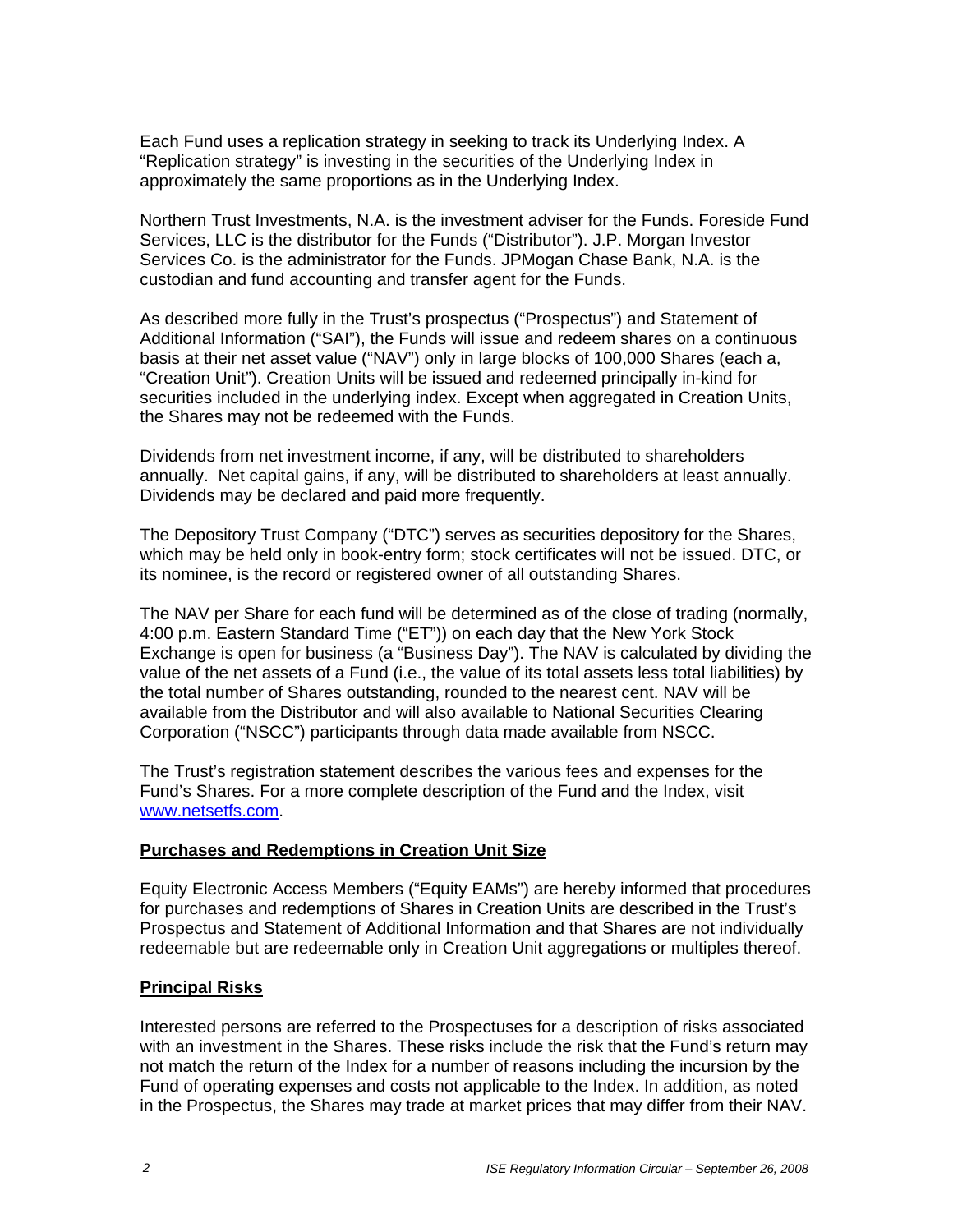The NAV of the Shares will fluctuate with changes in the market value of the Fund's holdings. The market prices of the Shares will fluctuate in accordance with changes in NAV as well as the supply and demand for the Share.

### **Exchange Rules Applicable to Trading in the Shares**

The Shares are considered equity securities, thus rendering trading in the Shares subject to the Exchange's existing rules governing the trading of equity securities.

# **Trading Hours**

The Shares will trade on ISE between 9:00 a.m. and 4:00 p.m. ET.

Equity EAMs trading the Shares during the Pre-Market Session are exposed to the risk of the lack of the calculation or dissemination of underlying index value or intraday indicative value ("IIV"). For certain derivative securities products, an updated underlying index value or IIV may not be calculated or publicly disseminated in the Pre-Market hours. Since the underlying index value and IIV are not calculated or widely disseminated during Pre-Market hours, an investor who is unable to calculate implied values for certain derivative securities products during Pre-Market hours may be at a disadvantage to market professionals.

# **Trading Halts**

ISE will halt trading in the Shares of a Trust in accordance with ISE Rule 2101(a)(2)(iii). The grounds for a halt under this Rule include a halt by the primary market because it stops trading the Shares and/or a halt because dissemination of the IIV or applicable currency spot price has ceased, or a halt for other regulatory reasons. In addition, ISE will stop trading the Shares of a Trust if the primary market de-lists the Shares.

### **Delivery of a Prospectus**

Pursuant to federal securities laws, investors purchasing Shares must receive a prospectus prior to or concurrently with the confirmation of a transaction. Investors purchasing Shares directly from the Fund (by delivery of the Deposit Amount) must also receive a prospectus.

Prospectuses may be obtained through the Distributor or on the Fund's website. The Prospectus does not contain all of the information set forth in the registration statement (including the exhibits to the registration statement), parts of which have been omitted in accordance with the rules and regulations of the SEC. For further information about the Fund, please refer to the Trust's registration statement.

### **Exemptive, Interpretive and No-Action Relief Under Federal Securities Regulations**

The Commission has issued letters dated November 21, 2005 and October 24, 2006 (together, the "No-Action Letters") granting exemptive, interpretive and no-action relief from certain provisions of and rules under the Securities Exchange Act of 1934 for exchange-traded funds listed and traded on a registered national securities exchange that meet certain criteria. The Fund qualifies for the relief granted in the No-Action Letters, a description of which follows.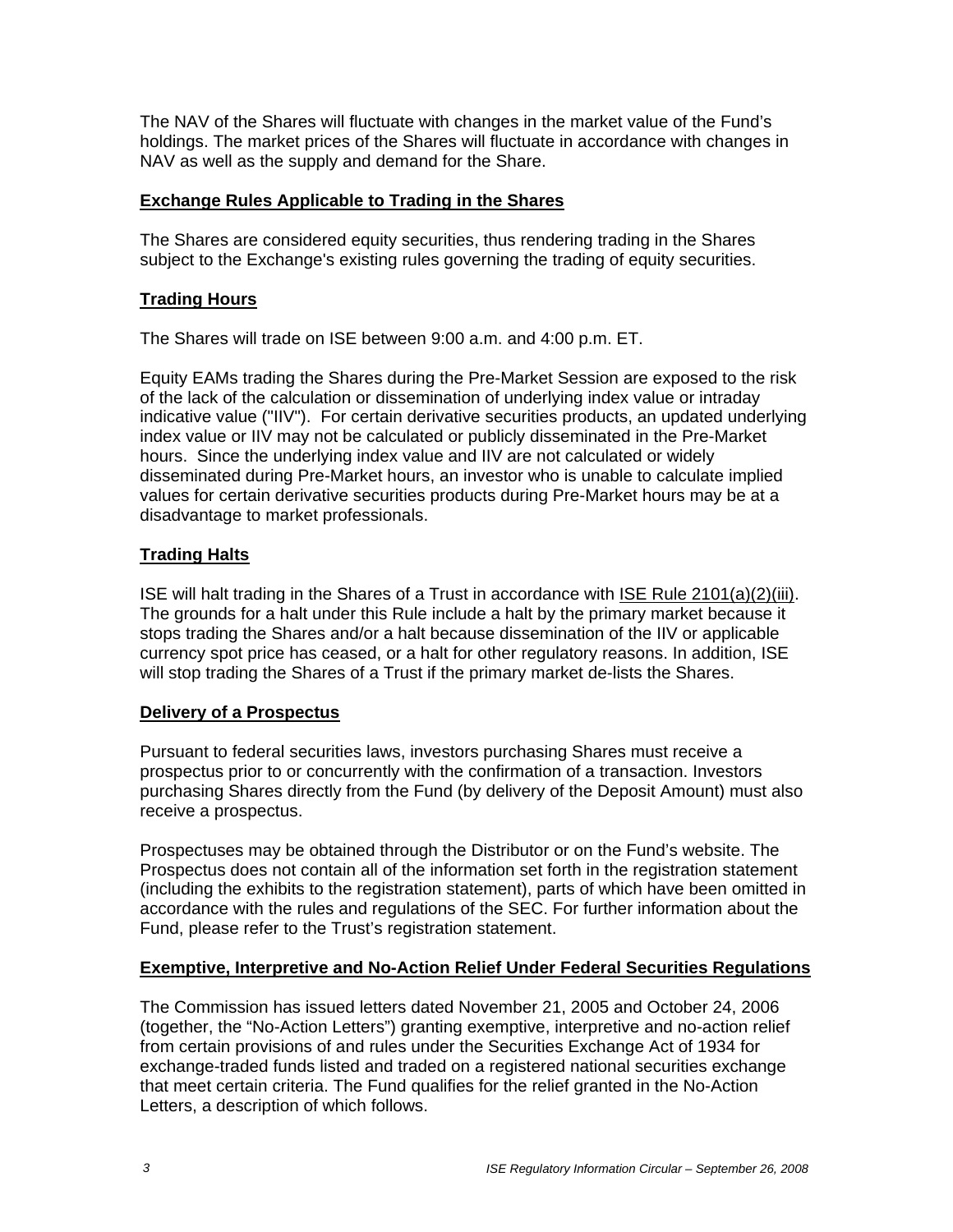### **Regulation M Exemptions**

Generally, Rules 101 and 102 of Regulation M prohibit any "distribution participant" and its "affiliated purchasers" from bidding for, purchasing, or attempting to induce any person to bid for or purchase any security which is the subject of a distribution until after the applicable restricted period, except as specifically permitted in Regulation M. The provisions of the Rules apply to underwriters, prospective underwriters, brokers, dealers, and other persons who have agreed to participate or are participating in a distribution of securities.

The Commission issued a No-Action Letter by which persons participating in a distribution of shares of a fund may engage in secondary market transactions in such shares during their participation in such a distribution, despite the requirements of from Rule 101 under Regulation M. In addition, the SEC has permitted persons who may be deemed to be participating in the distribution of shares of a fund (i) to purchase securities for the purpose of purchasing creation unit aggregations of fund shares and (ii) to tender securities for redemption in Creation Unit Aggregations. Further, the Commission has clarified that the tender of fund shares to the Fund for redemption does not constitute a bid for or purchase of any of the Funds' securities during the restricted period of Rule 101. The Commission has issued a No-Action Letter to paragraph (e) of Rule 102 under Regulation M which allow the redemption of fund shares in creation unit aggregations during the continuous offering of shares.

# **Customer Confirmations for Creation or Redemption of Fund Shares (SEC Rule 10b-10)**

Broker–dealers who handle purchases or redemptions of Fund shares in Creation Units for customers will be permitted to provide such customers with a statement of the number of Creation Unit Aggregations created or redeemed without providing a statement of the identity, number and price of shares of the individual securities tendered to the Fund for purposes of purchasing creation unit aggregations ("Deposit Securities") or the identity, number and price of shares to be delivered by the Trust to the redeeming holder ("Redemption Securities"). The composition of the securities required to be tendered to the Fund for creation purposes and of the securities to be delivered on redemption will be disseminated each business day and will be applicable to requests for creations or redemption, as the case may be, on that day. This exemptive relief under Rule 10b-10 with respect to creations and redemptions is subject to the following conditions:

(1) Confirmations to customers engaging in creations or redemptions must state that all information required by Rule 10b-10 will be provided upon request;

(2) Any such request by a customer for information required by Rule 10b-10 will be filed in a timely manner, in accordance with Rule 10b-10(c);

(3) Except for the identity, number and price of shares of the component securities of the Deposit Securities and Redemption Securities, as described above, confirmations to customers must disclose all other information required by Rule 10b-10(a).

### **SEC Rule 14e-5**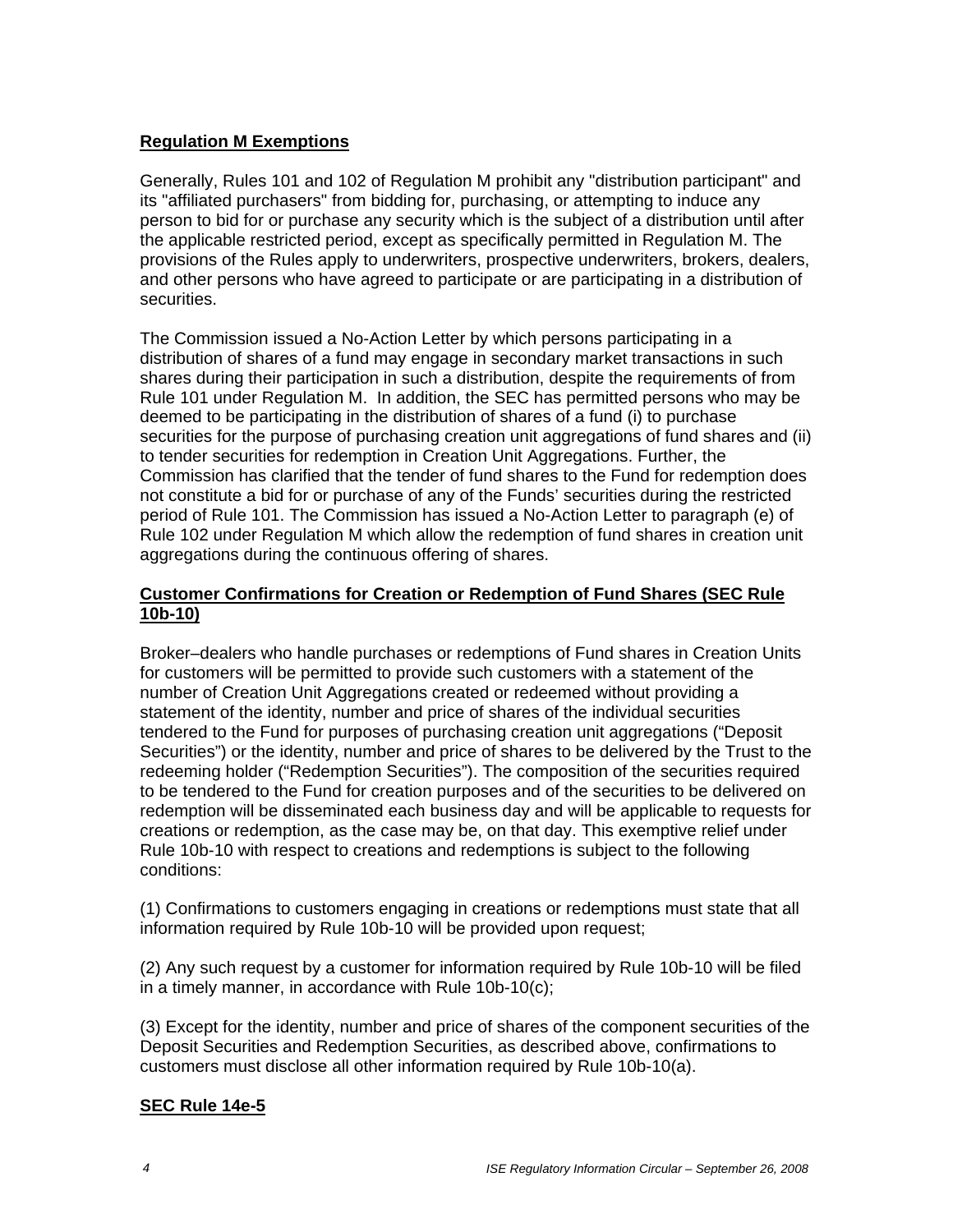The Commission has permitted any person acting as a dealer-manager of a tender offer for a component security of fund (1) to redeem fund shares in creation unit aggregations from the issuer that may include a security subject to such tender offer and (2) to purchase fund shares during such tender offer. In addition, a No-Action has been issued under Rule 14e-5 states that if a broker-dealer acting as a dealer-manager of a tender offer for a security of the Fund purchases or arranges to purchase such securities in the secondary market for the purpose of tendering such securities to purchase one or more creation unit aggregations of shares, it must be made in conformance with the following:

(i) such bids or purchases are effected in the ordinary course of business, in connection with a basket of 20 or more securities in which any security that is the subject of a distribution, or any reference security, does not comprise more than 5% of the value of the basket purchased; or

(ii) purchases are effected as adjustments to such basket in the ordinary course of business as a result of a change in the composition of the underlying index; and

(iii) such bids or purchases are not effected for the purpose of facilitating such tender offer.

# **Section 11(d)(1); SEC Rules 11d1-1 and 11d1-2**

Section 11(d)(1) of the Act generally prohibits a person who is both a broker and a dealer from effecting any transaction in which the broker-dealer extends credit to a customer on any security which was part of a new issue in the distribution of which he participated as a member of a selling syndicate or group within thirty days prior to such transaction. The Commission has clarified that Section 11(d)(1) does not apply to broker-dealers that are not authorized participants (and, therefore, do not create creation unit aggregations) that engage in both proprietary and customer transactions in shares of a fund in the secondary market, and for broker-dealer authorized participants that engage in creations of creation unit aggregations. This relief is subject to specific conditions, including the condition that such broker-dealer (whether or not an authorized participant) does not, directly or indirectly, receive from the fund complex any payment, compensation or other economic incentive to promote or sell the shares of a fund to persons outside the fund complex, other than non-cash compensation permitted under NASD Rule 2830 (I)(5)(A), (B) or (C). See letter dated November 22, 2005 from Brian A Bussey, Assistant Chief Counsel, SEC Division of Market Regulation, to Barclays Global Investors, N.A., dated November 22, 2005. The Commission has issued a No-Action Letter under Section 11(d)(1) of the Act states that broker-dealers may treat shares of a fund, for purposes of Rule 11d1-2, as "securities issued by a registered open-end investment company as defined in the Investment Company Act" and thereby extend credit or maintain or arrange for the extension or maintenance of credit on shares that have been owned by the persons to whom credit is provided for more than 30 days, in reliance on the exemption contained in the rule.

### **SEC Rule 15c1-5 and 15c1-6**

The Commission has issued a No-Action letter with respect to Rule 15c1-5 and Rule 15c1-6 as to the required disclosure of control by a broker or dealer with respect to creations and redemptions of fund shares and secondary market transactions therein.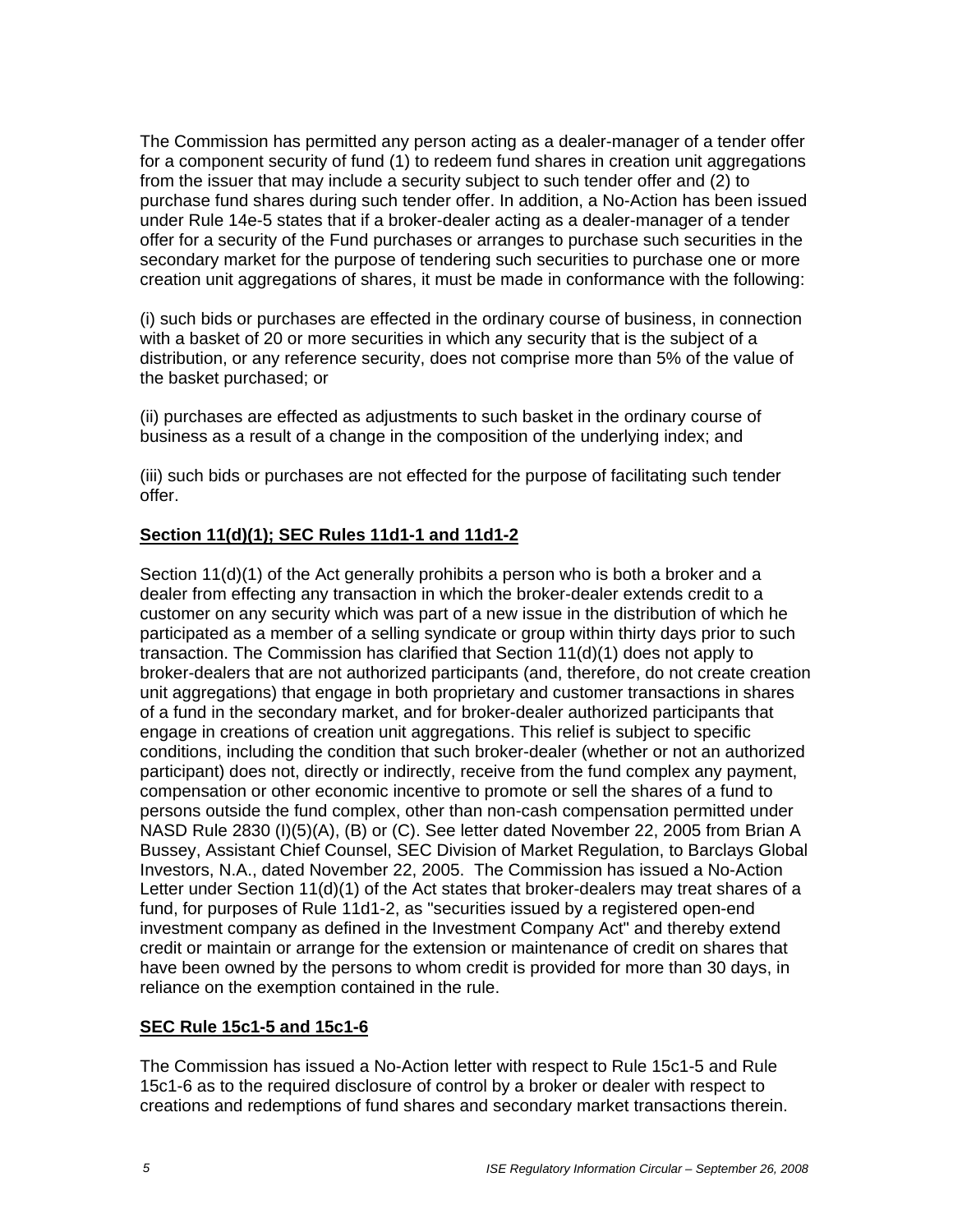**This Regulatory Information Bulletin is not a statutory Prospectus. Equity EAMs should consult the Trust's Registration Statement, SAI, Prospectus and the Fund's website for relevant information.**